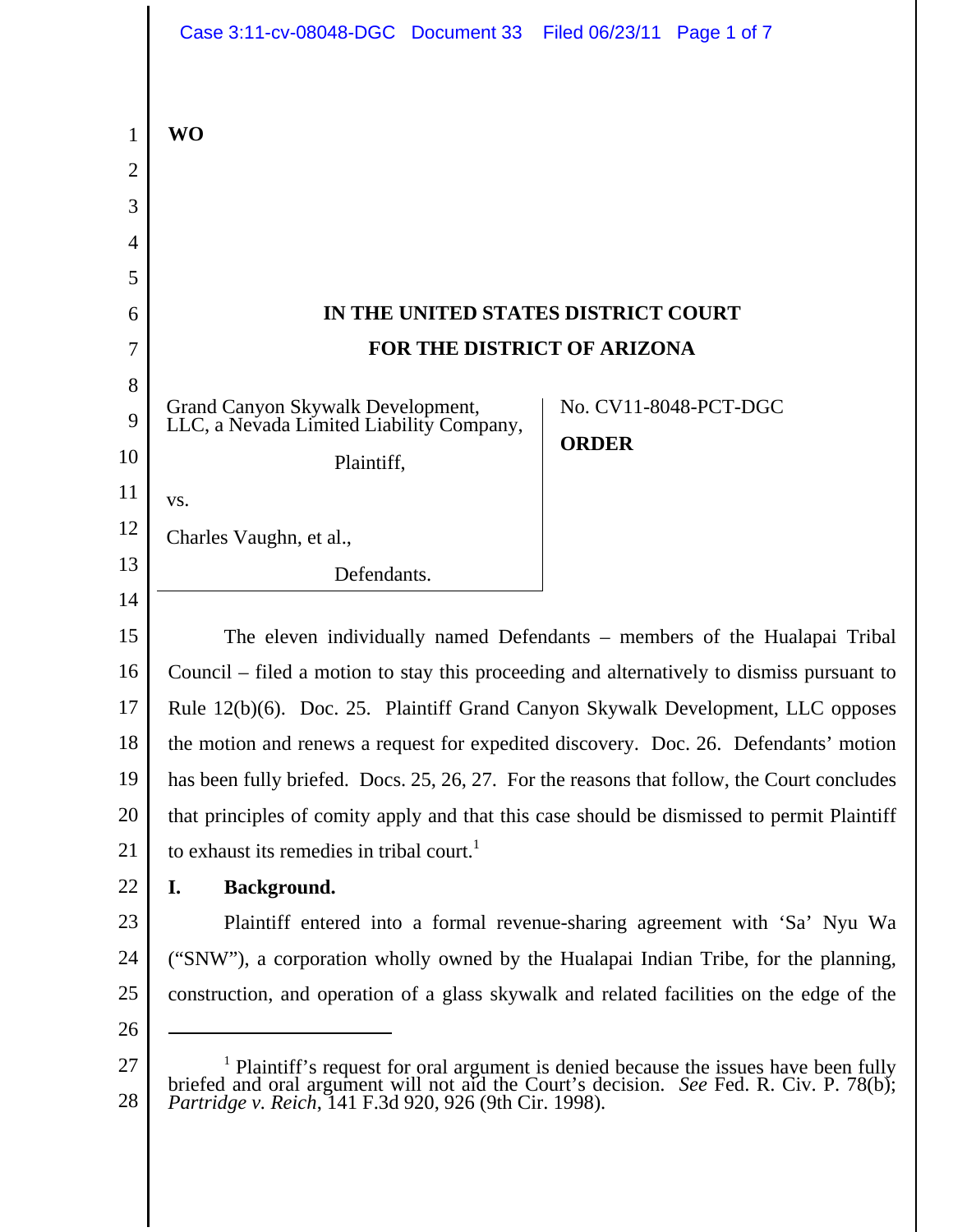Grand Canyon on the Hualapai reservation. Doc. 1 at 2. Defendants passed an ordinance that would, according to Plaintiff, allow the Tribe to condemn Plaintiff's contract rights in the skywalk. Fearing that its rights would be condemned by the Tribe, Plaintiff filed this lawsuit to challenge the validity of the tribal ordinance. Doc. 26 at 8. Plaintiff seeks a declaratory judgment that the Tribe lacks the power to condemn Plaintiff's contract rights under the ordinance. Doc. 26 at 2.

7 8 9 10 11 12 13 14 Defendants argue that considerations of comity between the United States and the Tribe require that this proceeding be stayed until Plaintiff has exhausted its tribal remedies. Doc. 25 at 4. Defendants also argue that policies of tribal self-governance and judicial efficiency require this Court to allow the Hualapai tribal court in the first instance to determine the scope of its jurisdiction over Plaintiff as well as the validity of the tribal ordinance. *Id*. at 5-6. Defendants argue that if comity does not require exhaustion of tribal remedies, this case should nonetheless be dismissed because Plaintiff has failed to state a claim under federal law. *Id*. at 9.

15 16 17 18 19 20 21 22 23 Plaintiff previously filed an action in Hualapai tribal court seeking to compel SNW to arbitrate disagreements over the skywalk contract. That action remains pending. Plaintiff argues that this case does not present comity concerns because it involves different parties and different claims than the pending tribal court case. Doc. 26 at 2. Plaintiff also argues that exhaustion of tribal remedies is not required because the tribal court lacks jurisdiction over Plaintiff. *Id*. at 3. Finally, Plaintiff argues that Defendants acted beyond the scope of their legal authority when they passed an ordinance that could be used to condemn Plaintiff's contract rights, and that this allegation raises issues of federal law sufficient to survive Defendants' motion to dismiss. *Id*. at 6.

24

1

2

3

4

5

6

## **II. Comity and Exhaustion.**

25 26 27 28 "[T]he federal policy supporting tribal self-government directs a federal court to stay its hand in order to give the tribal court a full opportunity to determine its own jurisdiction." *Iowa Mut. Ins. Co. v. LaPlante*, 480 U.S. 9, 16 (1987) (quotation marks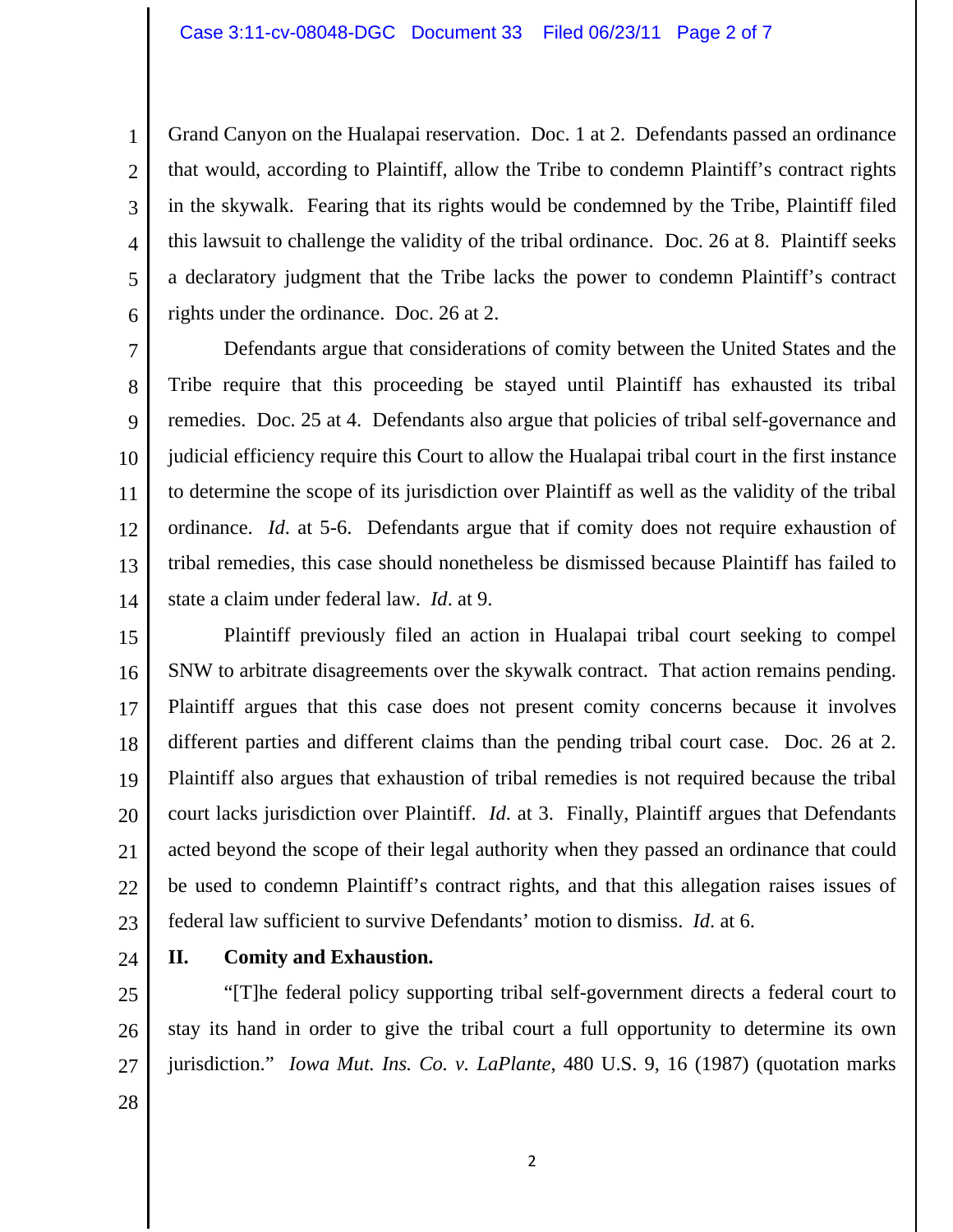4 6 and citation omitted). This is particularly true when litigation concerns the validity of a tribal ordinance. As the Ninth Circuit has noted, such litigation goes to the heart of tribal self-government and self-determination. As a result, the "tribe must itself first interpret its own ordinance and define its own jurisdiction." *See Burlington N. R.R. Co. v. Crow Tribal Council*, 940 F.2d 1239, 1246 (9th Cir. 1991) (requiring plaintiff to exhaust tribal remedies before district court could take action on its complaint seeking declaratory judgment invalidating tribal ordinance).

8 9 10 11 12 13 14 15 16 17 18 Plaintiff argues that comity concerns are irrelevant because this case differs from the currently-pending tribal court lawsuit, but Plaintiff also correctly concedes that comity concerns arise even where there is no case pending in tribal court. Doc. 26 at 3. The Ninth Circuit confirmed this point in *Crawford v. Genuine Parts Co.*, 947 F.2d 1405 (9th Cir. 1991), explaining "that principles of comity required federal courts to dismiss or to abstain from deciding cases in which concurrent jurisdiction in an Indian tribal court was asserted," and that "[w]hether proceedings are actually pending in the appropriate tribal court is irrelevant." *Id*. at 1407. *Crawford* further explained that "[t]he requirement of exhaustion of tribal remedies is not discretionary; it is mandatory. If deference is called for, the district court may not relieve the parties from exhausting tribal remedies." *Id*. (quotation marks and citation omitted).

19 20 21 22 23 24 25 26 27 Courts have recognized four exceptions to this exhaustion requirement: "where (1) an assertion of tribal jurisdiction is motivated by a desire to harass or is conducted in bad faith, (2) the action is patently violative of express jurisdictional prohibitions, (3) exhaustion would be futile because of the lack of adequate opportunity to challenge the court's jurisdiction, or (4) it is plain that no federal grant provides for tribal governance of nonmembers' conduct on land covered by *Montana's* main rule." *Burlington N. R.R. Co. v. Red Wolf*, 196 F.3d 1059, 1065 (9th Cir. 1999). Plaintiff relies solely on the fourth exception, arguing that it is "plain" that the Hualapai tribal court lacks jurisdiction over Plaintiff. Doc. 26 at 3-6. The Court does not agree.

28

1

2

3

5

7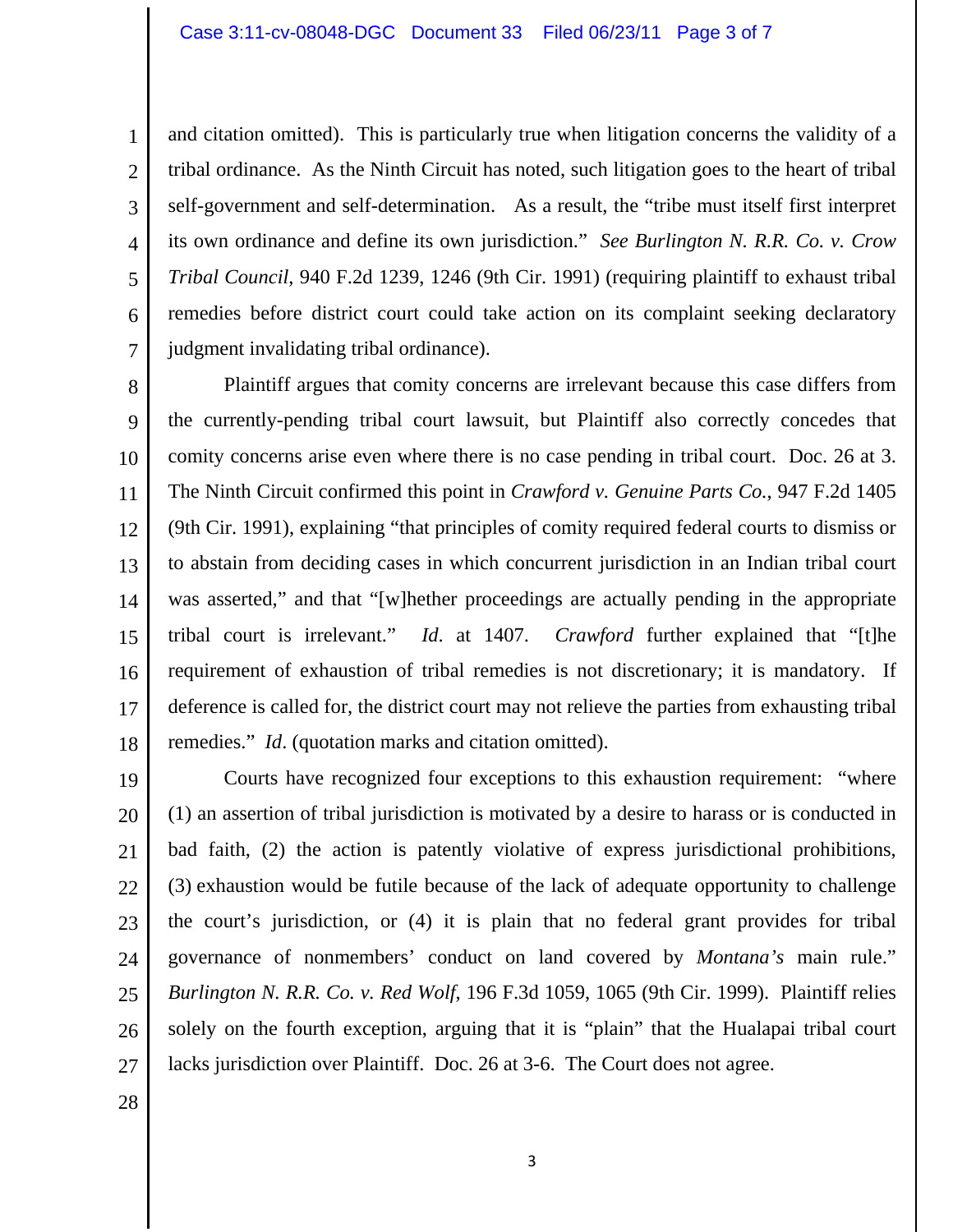Plaintiff's argument focuses primarily on *Montana v. United States*, 450 U.S. 544 (1981). In *Montana*, the Supreme Court recognized the "general proposition that inherent sovereign powers of an Indian tribe do not extend to the activities of nonmembers of the tribe." *Id*. at 565. The Court identified two exceptions to this rule – circumstances where "Indian tribes retain inherent sovereign power to exercise some forms of civil jurisdiction over non-Indians on their reservation." *Id*. First, "[a] tribe may regulate, through taxation, licensing, or other means, the activities of nonmembers who enter consensual relationships with the tribe or its members, through commercial dealing, contracts, leases, or other arrangements." *Id*. Second, "[a] tribe may retain inherent power to exercise civil authority over the conduct of non-Indians on fee lands within its reservation when the conduct threatens or has some direct effect on the political integrity, the economic security, or the health or welfare of the tribe." *Id*. at 566. Plaintiff argues that neither of the *Montana* exceptions applies here because Plaintiff did not enter into a consensual relationship with the Tribe and Plaintiff's conduct does not threaten the integrity, security, or welfare of the Tribe. Doc. 26 at 3-6.

16 17 18 19 20 21 22 23 24 25 26 27 Plaintiff's arguments are inapposite in light of recent Ninth Circuit authority holding that a tribal court has jurisdiction over non-Indians conducting business on tribal lands regardless of whether the *Montana* exceptions apply. *See Water Wheel Camp Recreational Area, Inc. v. LaRance*, --- F.3d ---, 2011 WL 2279188, at \*7 (9th Cir. June 10, 2011). The Court of Appeals explained in *Water Wheel* that *Montana* applies to non-Indian activities on non-reservation land, and that a tribe has separate authority to regulate the activities of non-Indians on reservation land. That authority derives from the tribe's inherent authority to exclude non-Indians from its land. As a result, "where the non-Indian activity in question occurred on tribal land, the activity interfered directly with the tribe's inherent powers to exclude and manage its own lands, and there are no competing state interests at play, the tribe's status as landowner is enough to support

28

1

2

3

4

5

6

7

8

9

10

11

12

13

14

15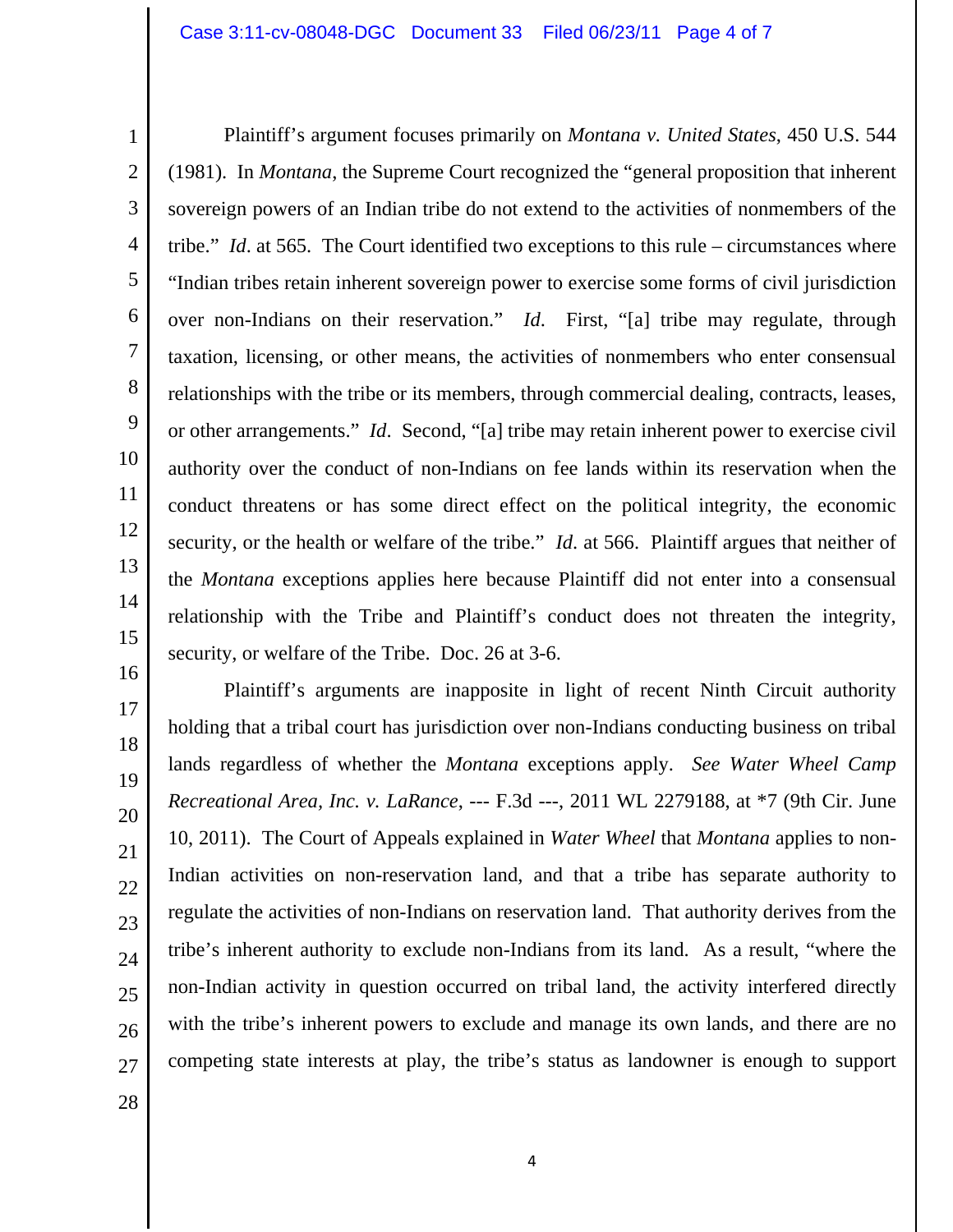regulatory jurisdiction without considering *Montana.*" *Id*. at \*9. *Water Wheel* further

held that the tribe's judicial jurisdiction extended as broadly as its regulatory jurisdiction:

While it is an open question as to whether a tribe's adjudicative jurisdiction is equal to its regulatory jurisdiction, the important sovereign interests at stake, the existence of regulatory jurisdiction, and long-standing Indian law principles recognizing tribal sovereignty all support finding adjudicative jurisdiction here. Any other conclusion would impermissibly interfere with the tribe's inherent sovereignty, contradict long-standing principles the Supreme Court has repeatedly recognized, and conflict with Congress's interest in promoting tribal self-government. Accordingly, we hold that in addition to regulatory jurisdiction, the [tribe] has adjudicative jurisdiction over both Water Wheel and Johnson.

10 *Id*. at \*11.

1

2

3

4

5

6

7

8

9

11 12 13 14 15 16 17 18 19 20 21 22 In light of *Water Wheel*, the Court cannot conclude that the tribal court's lack of jurisdiction over Plaintiff's claim is "plain" as required by the only exception to exhaustion upon which Plaintiff relies. *Red Wolf*, 196 F.3d at 1065. To the contrary, it would appear that tribal court jurisdiction is likely. The Hualapai tribal court would appear to have jurisdiction over Plaintiff for activities conducted on tribal land, including the construction and operation of the skywalk. The authority recognized in *Water Wheel* would also appear to extend to Plaintiff's legal challenge to an ordinance passed by the Hualapai Tribal Council, on tribal land, to authorize condemnation of Plaintiff's interests in the construction and operation of the skywalk on tribal land. There appear to be no competing state interests like those addressed in *Water Wheel*. 2 As a result, the Court cannot conclude that it is "plain" that the Hualapai tribal court lacks jurisdiction over the claim asserted in this case. $3$ 

- 23
- 24

 $\overline{a}$ 

<sup>25</sup>  26 <sup>2</sup> *Water Wheel*'s discussion of state interests concerned *Nevada v. Hicks*, 533 U.S. 353 (2001), where the state's interest in executing a warrant for an off-reservation crime was significant to the decision. *Water Wheel*, 2001 WL 2279188 at \*8. No similar state interest is present here.

<sup>27</sup>  28 <sup>3</sup> Water Wheel also noted that the activity in question in that case – overstaying a lease of tribal lands – had interfered directly with the tribe's inherent powers to exclude and manage its own lands. Water Wheel, 2001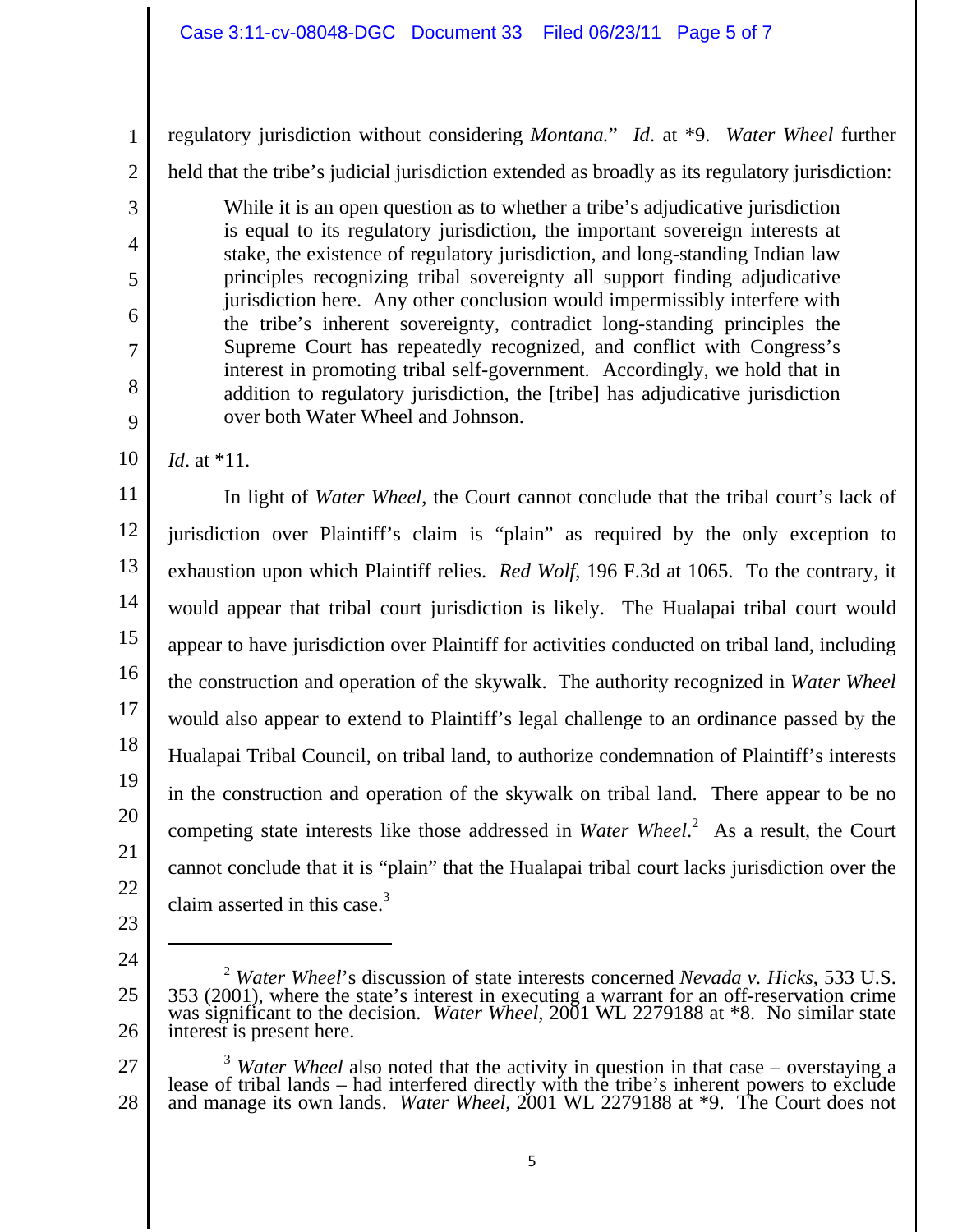This conclusion comports with Supreme Court precedent. The Supreme Court has held that "[t]ribal authority over activities of non-Indians on reservation lands is an important part of tribal sovereignty," and that "[c]ivil jurisdiction over such activities presumptively lies in the tribal courts unless affirmatively limited by specific treaty provision or federal statute." *Iowa Mut.*, 480 U.S. at 18. Plaintiff's claim in this case challenges tribal authority to enact and enforce a tribal condemnation ordinance, a claim central to tribal self-government, and the tribal court must be given an opportunity to both decide whether it has jurisdiction and to interpret the ordinance. *Crow Tribal Council*, 940 F.2d at 1246.

10 11 12 13 For all of these reasons, the Court concludes that the fourth exception to exhaustion does not apply.<sup>4</sup> Because Plaintiff has failed to show that any of the exceptions to exhaustion apply, comity compels the Court to require that Plaintiff exhaust its remedies in tribal court.

14 15 16 17 18 19 20 21 Once a court determines that exhaustion of tribal remedies is required, it has discretion to decide whether the case should be stayed or dismissed. *Nat'l Farmers Union Ins. Co. v. Crow Tribe of Indians*, 471 U.S. 845, 857 (1985). In this case, dismissal is appropriate. The Tribe has not sought to apply the ordinance challenged by Plaintiff, and may never do so. In addition, Plaintiff's current tribal court action to compel arbitration might result in resolution of the parties' dispute.<sup>5</sup> Because additional litigation to address the validity of the tribal ordinance may never be necessary in this

read Water Wheel as imposing this requirement as a condition of the tribal authority it recognizes, but even if it is a condition, it likely applies here. Plaintiff's attempt to invalidate a tribal ordinance designed to co appear directly to implicate the Hualapai tribe's power to manage its own lands.

- 24 25 26 4 The fourth exception is phrased in terms of *Montana* analysis, which does not apply to this case in light of *Water Wheel*, but the basic question is the same – whether it is "plain" that the tribal court lacks jurisdiction over Plaintiff. *Red Wolf*, 196 F.3d at 1065. For reasons stated above, the Court concludes that a lack of tribal jurisdiction is not "plain" in this case.
- 27

22

23

1

2

3

4

5

6

7

8

9

28 <sup>5</sup> The parties have reported that the tribal court is requiring them to engage in discussions to resolve their differences. Doc. 31.

6